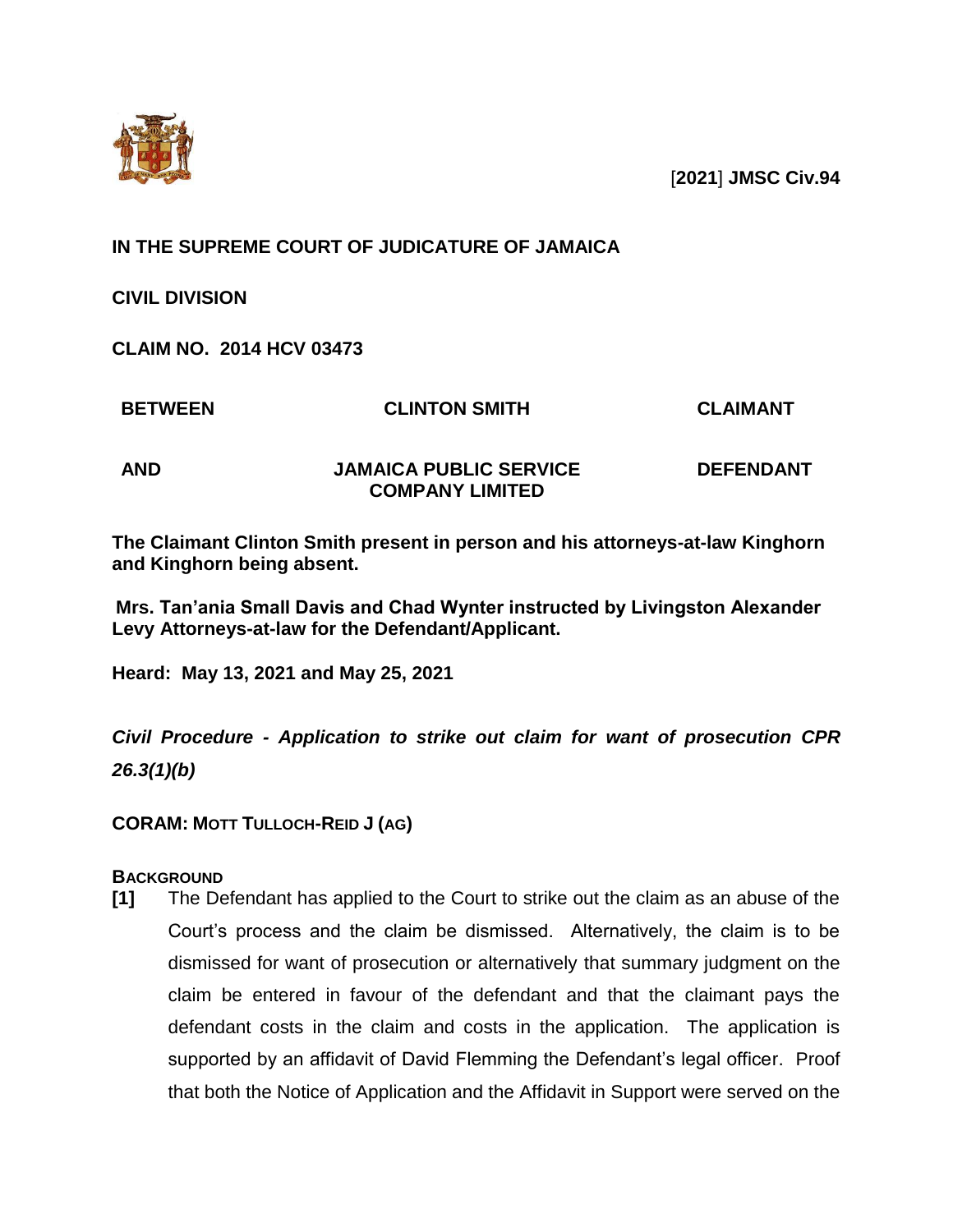Claimant's attorneys-at-law was provided to the Court. There is no affidavit in response from the Claimant.

- **[2]** The grounds on which the application are being made are that since the filing of the claim in 2014 the Claimant has taken no steps to prosecute the claim. The matter was referred to mediation in 2015 after the defence was filed and no steps have been taken since then to have the matter brought to mediation or to prosecute the claim on the part of the Claimant. In the meantime, the Defendant continues to incur costs from having the claim before the court.
- **[3]** On the day of the hearing there was no sign of the Claimant's attorneys and so the Court called the offices of Kinghorn and Kinghorn, the Claimant's attorneys-at-law, to find out if they would be participating in the hearing. The office reported that they were trying to contact Mr Kinghorn. Suffice it to say Mr Kinghorn did not join the meeting. Mr Smith came in late and alone and his own attempts to locate his attorney were unsuccessful.
- **[4]** Mrs Small Davis' arguments are subsumed in her written submissions filed on May 11, 2021. The gist of the argument is just an expansion of the grounds substantiated with case law. I am grateful to Mrs Small Davis and Mr Wynter for the submissions and cases which they provided as they assisted me greatly in coming to my decision. My only issue with the submissions was that Mrs Small Davis argued that the Claimant made no attempt to mediate the matter. I reminded her of CPR 1.3 which states that it is the duty of all the parties to assist the Court in furthering the overriding objective and so the Defendant could have also taken steps to mediate the matter. Mrs Small Davis responded to my comment by bringing to my attention to the case of **David McNeil v Public Supermarket Limited [2019] JMSC Civ 26** wherein my sister Thomas J at paragraph 28 of her judgment said "*it was the responsibility of the claimant to ensure that the mediation process did not remain in a state of limbo*". I believe that generally under the Civil Procedure Code the Plaintiff had that responsibility but under the Civil Procedure Rules, it is the Court which has that responsibility to push the matters through and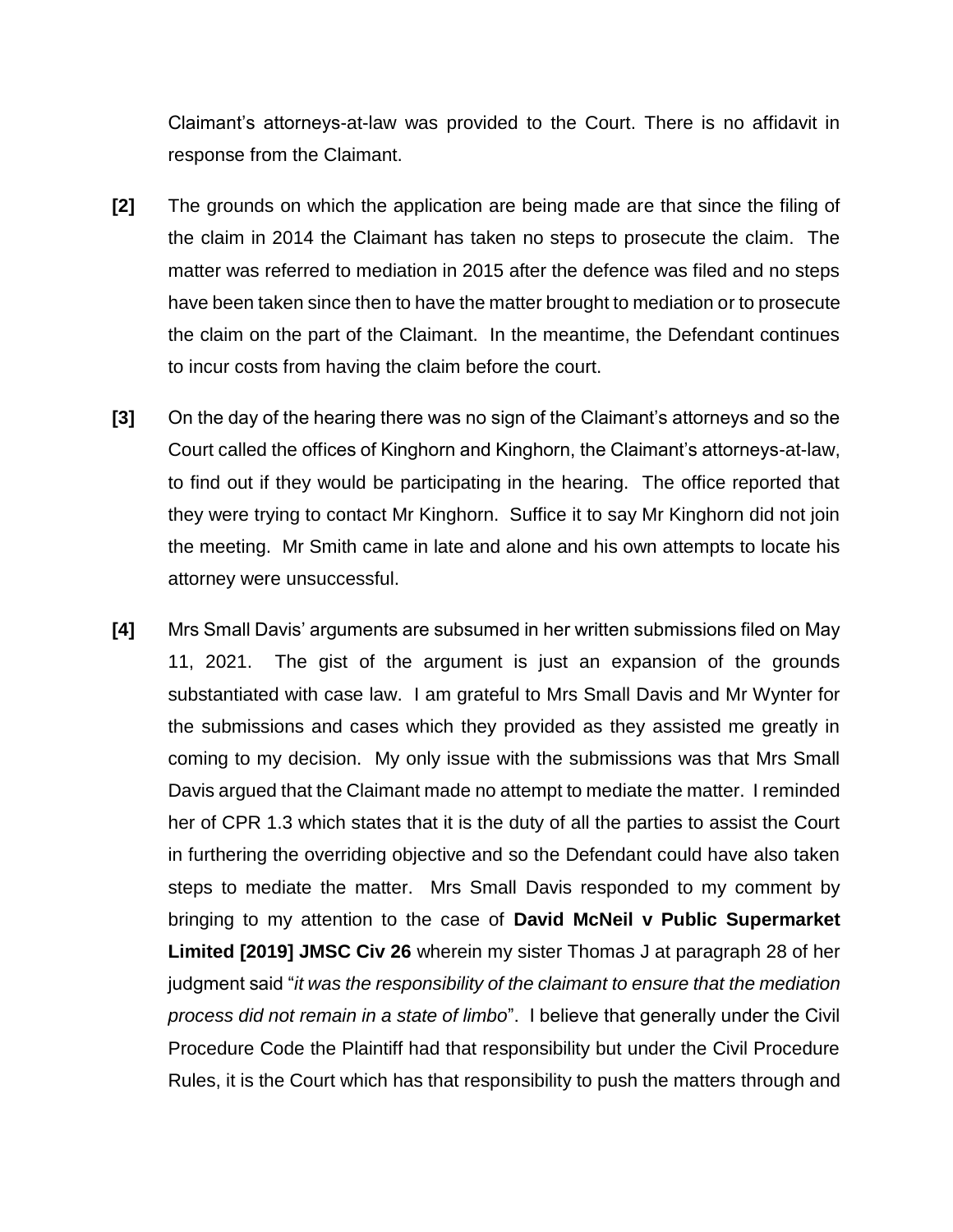the Court must do this with the help of all the parties. The Defendant, therefore, could have taken steps to have the matter mediated. Notwithstanding, I do agree with Mrs Small Davis that only the Claimant can prosecute the case and in this case, the claim has been in limbo from 2015 for a cause of action that happened in 2013.

- **[5]** Mrs Small-Davis relied on several cases in her written submissions. I will not refer to all of them as the principle of law is basically the same in all the cases the Defendant relied on. I will however make particular reference to the cases that assisted me most in coming to my decision. In the case of **Ronham & Associates Ltd v Christopher Gayle and Mark Wright [2010] JMCA App 17** Morrison JA (as he then was) referred at paragraph 25 to the decision of **Annodeus Entertainment Ltd and ors v Gibson and ors (2000) The Times 3 March** wherein the considerations which would be relevant in an application to strike out for want of prosecution were noted as being:
	- i. length of the delay;
	- ii. any excuses for the delay;
	- iii. the extent to which the claimant had complied with the rules and any orders of the court;
	- iv. the prejudice to the defendant;
	- v. the effect on the trial;
	- vi. the effect on other litigants;
	- vii. the extent, if any, to which the defendant has contributed to the delay;
	- viii. the conduct of the claimant and the defendant with regard to the litigation; and
	- ix. any other relevant factors.
- **[6]** The Claimant has taken no steps since 2015 and almost 6 years have passed since the matter was referred to mediation. The Claimant has not given any explanation as to why there has been such an extensive delay. Mr Smith in his submissions have only indicated that he left the matter in his attorneys' hands and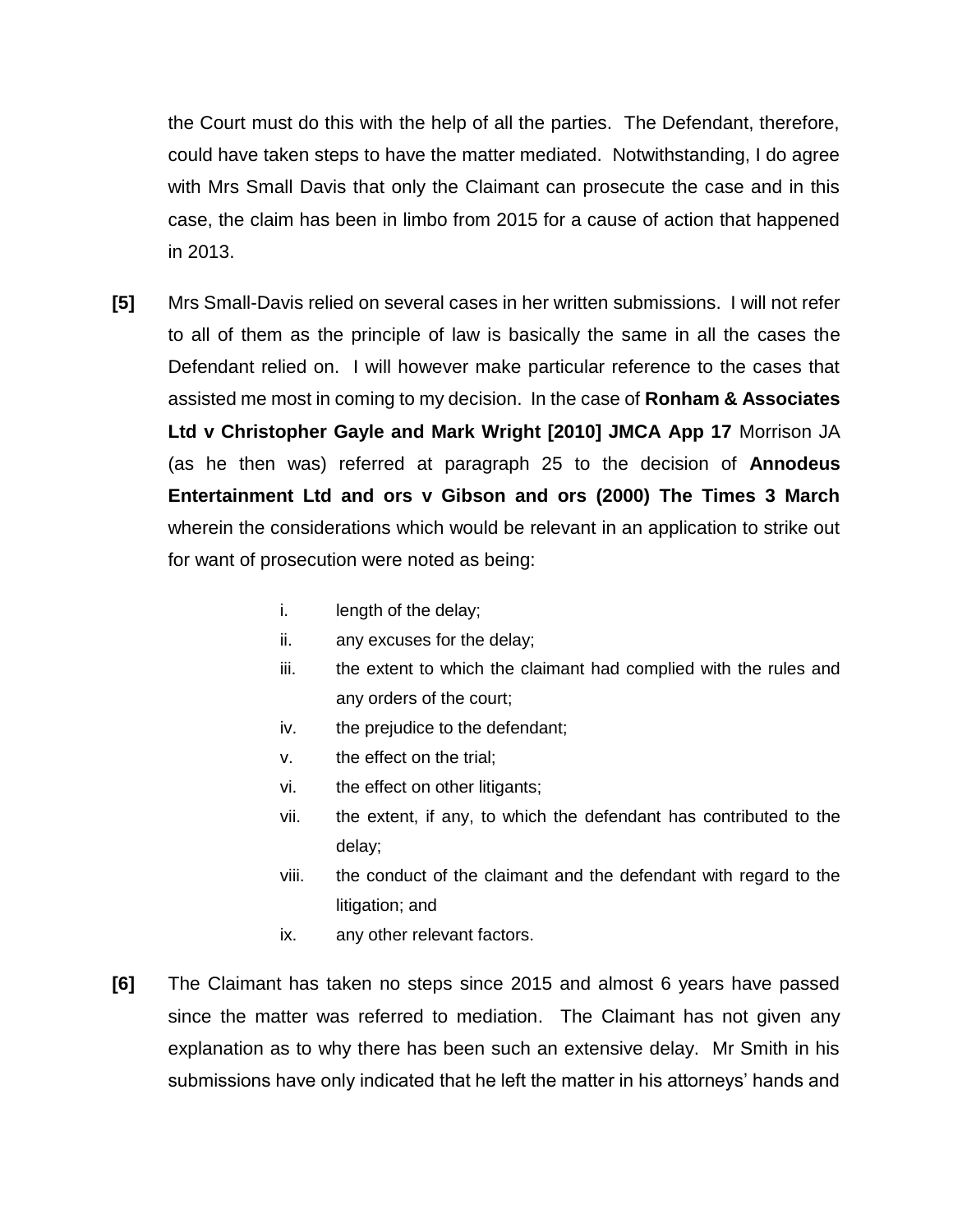had expected them to be acting on his behalf. He explained that he had given instructions to his attorneys to prosecute the claim. He had followed up on several occasions with them as to the status of the case and was told that it was on going and that they were waiting for a date from the Court. Mr Smith also submitted that he does not want his case to be struck out because it was not his fault that no action was taken on the matter since 2015. The fault lay with his attorneys as it is they who did not represent his interests with alacrity. He did not hear from his attorneys until recently when they told him to attend the hearing of this application but they did not tell him what the application was about. These were submissions, not evidence.

- **[7]** No trial date has as yet been set so the delay has not impacted a scheduled trial date. Since the cause of action arose in 2013, if the claim is struck out, the expiration of the limitation period would prevent the Claimant from bringing a new claim against the Defendant. This would be prejudicial to him. I must however also consider the prejudice which this delay has and will cause to the Defendant and determine who will suffer the greater prejudice if the order sought is granted.
- **[8]** At paragraph 27 of the **Ronham** judgment, Morrison JA had this to say

*"On the question of prejudice to the plaintiff, this court has on more than one occasion accepted that, in personal injury matters in particular, 'even the best of memories falter after a lapse of six years and so it may be impossible to obtain a fair trial' (per Downer JA in Patrick Valentine v Nicole Lumsden and anor (1993) 30 JLR 525, 527); see also West Indies Sugar v Stanley Minnell (1993) 30 JLR 542, 546, where some seven years had elapsed from the date of the accident by the time the matter reached this court, in which Forte JA, as he then was, considered that 'the length of the delay since the*  filing of the writ is in itself evidence that there is a substantial risk that *a fair trial is not possible.'"*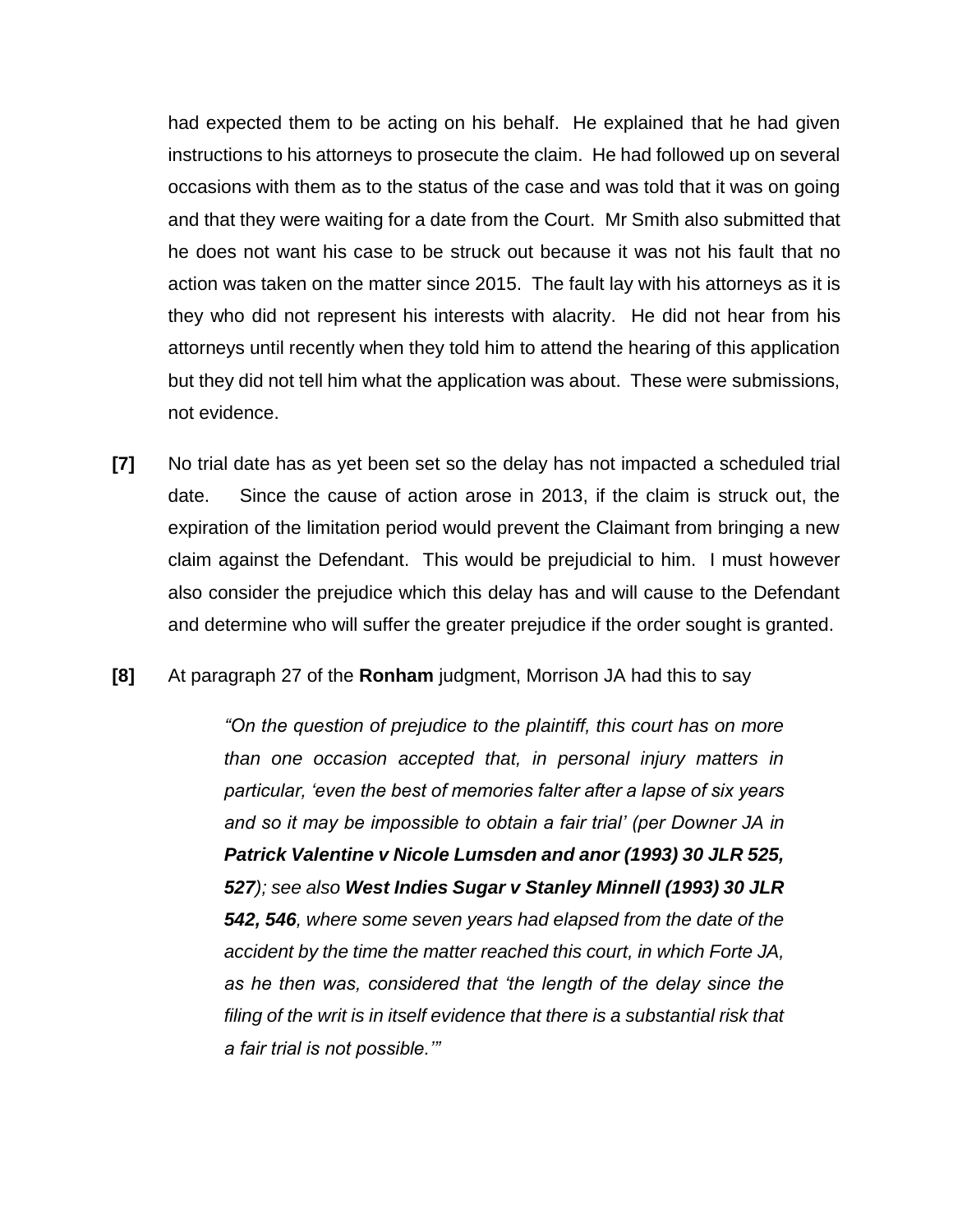In the **Ronham case** 11 years had passed since the appeal was filed and no steps had been taken to advance the appeal. Morrison JA formed the view that at that point in time it was not likely that the plaintiff or the defendant would have obtained a fair trial and that it was the appellant's primary responsibility to see to the advance of the appeal. The learned judge of appeal considered counsel for the appellant's argument in relation to **Biguzzi v Rank [1999] 1 WLR 1926** wherein Lord Woolf had stated that striking out was a draconian step and where alternative steps could be taken they should be as striking out was a sanction of last resort. Morrison JA however reminded counsel that notwithstanding that statement by Lord Woolf in **Biguzzi,** the same law lord in **Grovit and ors v Doctor and ors [1997] 2 All ER 417, 424** also said

> "*To commence and to continue litigation which you have no intention to bring to a conclusion can amount to an abuse of process."*

I also remind myself of Sir Christopher Slade in the case of *Nasser v United Bank of Kuwait* [2001] EWCA Civ 1454 said he was sure that Lord Woolf in the **Biguzzi v Rank Leisure plc** 

> *"was not intending to suggest that the factors regarded by the court in Birkett v James as crucial, namely the length of relevant delay, the culpability for it, the resulting prejudice to the defendant and the prospects of a fair trial, are no longer relevant considerations when the court has to deal with an application for dismissal for want of prosecution*".

Ronham was found not to have evinced a real intention to bring the appeal to its conclusion and that amounted to an abuse of the process of the court. The Respondent's application to strike out Ronham's appeal were granted.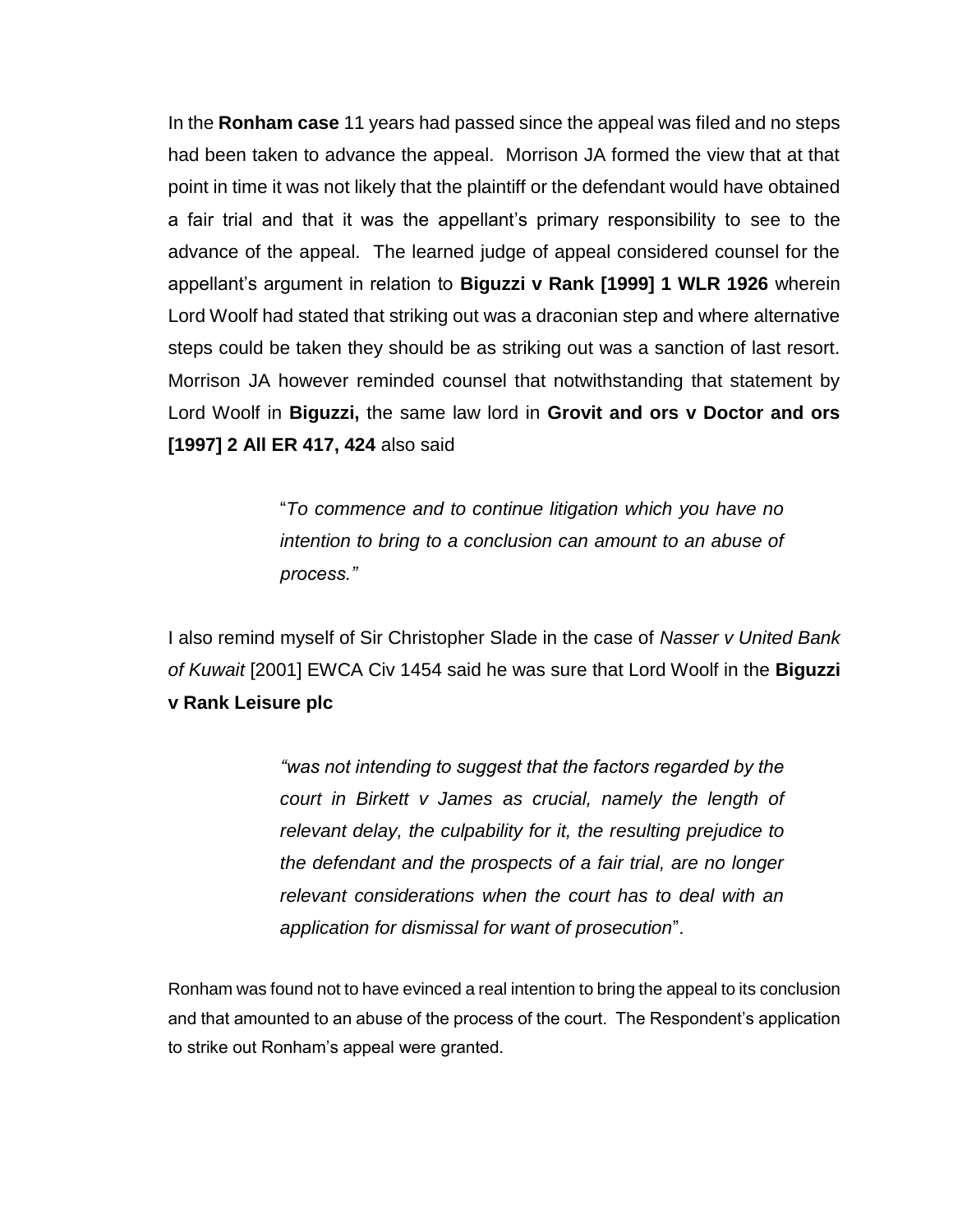**[9]** A similar conclusion was arrived at in the case of **Keith Hudson and ors v Vernon Smith and anor SCCA 35 of 2005** the leading decision of K Harrison JA delivered on December 20, 2006. In that case the appellants appealed the decision of McIntosh J (as she then was) to strike out a claim for want of prosecution where a period of 20 years had elapsed between the filing of the claim to when it was dismissed for want of prosecution. At paragraph 35 of the judgment the Court held that the delay in prosecuting the claim amounted to an abuse of process and that the trial judge was justified under CPR 26.3 to strike out the claim even where the defendant could not point to any prejudice arising from the delay. K Harrison JA at paragraph 36 of his judgment quoted from the authors of Blackstone's Civil Practice 2004 edition page 513 which said

> "*the problems under the old law with dealing justly with cases where there had been delay was one of the main motivating factors in introducing the CPR, and it has been hoped that the old principles, and the considerable case law that developed around them, could be consigned to history. These concepts, however, may still have some life on the basis that even in CPR cases they survive as part of the court's inherent jurisdiction."*

The trial judge's order to strike out the case for want of prosecution was affirmed.

- **[10]** In **Wright v Nutrition Products Limited (2003) Supreme Court, Jamaica, No 371 of 1997** Straw J (Ag) as she then was granted the defendant's application to dismiss the claim for want of prosecution on the basis that *"it would be a great burden on the witnesses to remember circumstances which occurred long before the writ was issued. The delay had exposed the defendant to the possibility of an unfair trial".*
- **[11]** I now wish to consider two cases where the application to strike out case for want of prosecution was not granted. These are the cases of **Ballantyne, Beswick & Co (A Firm) v Jamaica Public Service Company [2016] JMSC Civ 13** and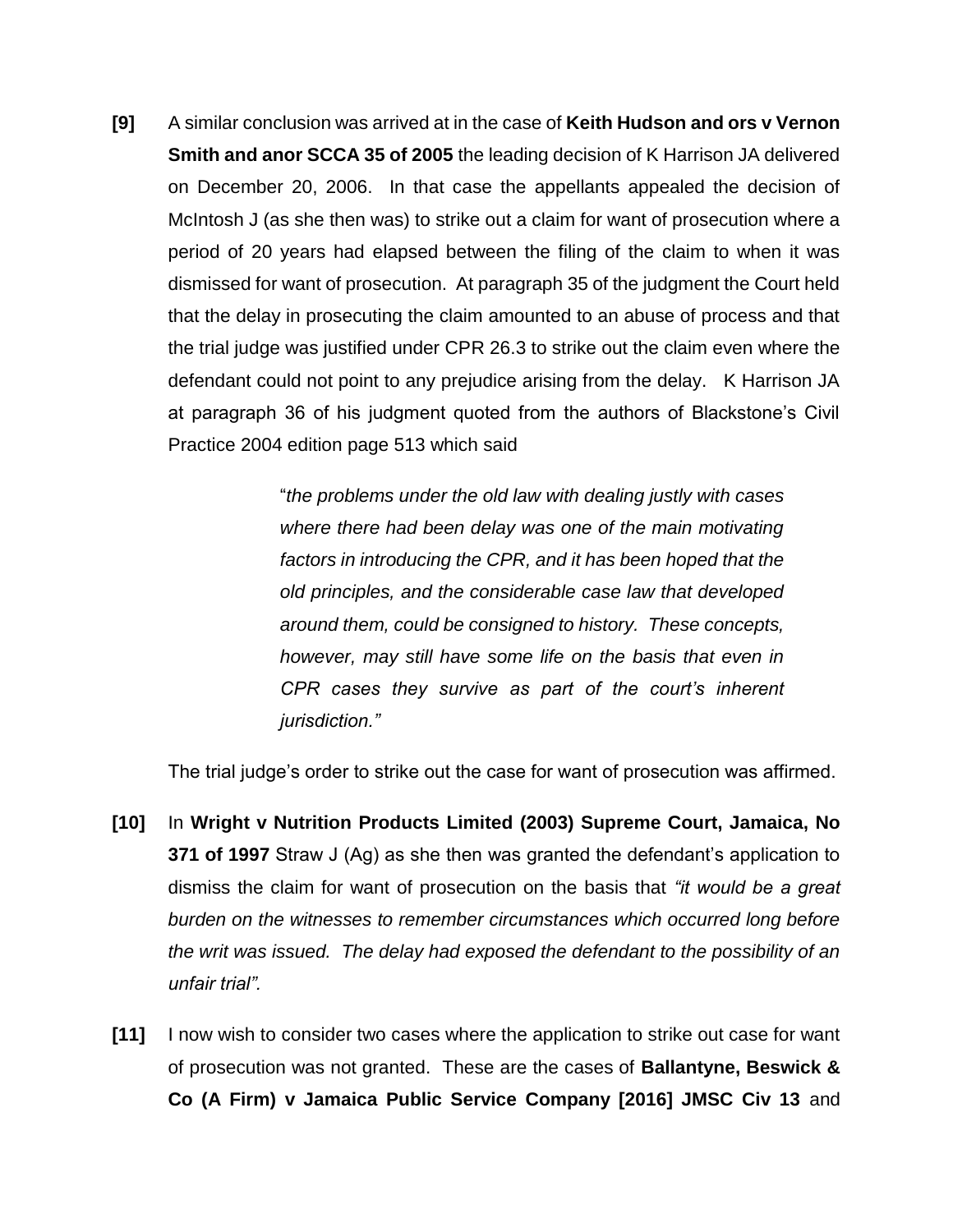**Sharon Mott (Administrator Kishauna Ann-Marie Clarke, deceased, intestate) v University of Technology Jamaica and ors [2021] JMSC Civ 78.** In the **Ballantyne case** there was a delay of eight years between referral to mediation and the application to strike out for want of prosecution. The Defendant had taken steps to have the matter mediated but the Claimant was reluctant to participate but took no steps to obtain an order to dispense with mediation. The Court focused on the fact that the Claimant had a claim that had merit and that the prejudice the Claimant would suffer outweighed that which the Defendant would suffer as the limitation period had expired and the Claimant would not have the opportunity to bring its claim again. Brown-Beckford J relied on the case of **Costellow v Somerset County Council [1993] 1 WLR 256, 264** where it was noted that

> "*Save in special cases or exceptional circumstances it can rarely be appropriate, on an overall assessment of what justice requires to deny the plaintiff an extension, (where the denial will stifle his action) because of a procedural default, which, even if unjustifiable, has caused the defendant no prejudice for which he cannot be compensated by an award of costs."*

The position in **Costellow** was accepted in **Hugh Bennett and anor v Michael Williams [2013] JMSC Civ 194** wherein it was noted that:

> "*the term 'prejudice' ought not to be considered in a narrow way. It is a term which ought to be considered, just as this application, in a practical and holistic (sic) way. Thus, whilst of course, there could be no real prejudice to the respondent/defendant if it would be overall, in the interests of justice, to grant the applicants'/claimants' application, nonetheless, what this court must determine, in deciding on whether such real prejudice exists or not, is, when looked at holistically, whether such prejudice would be, in a very practical sense, substantial in nature."*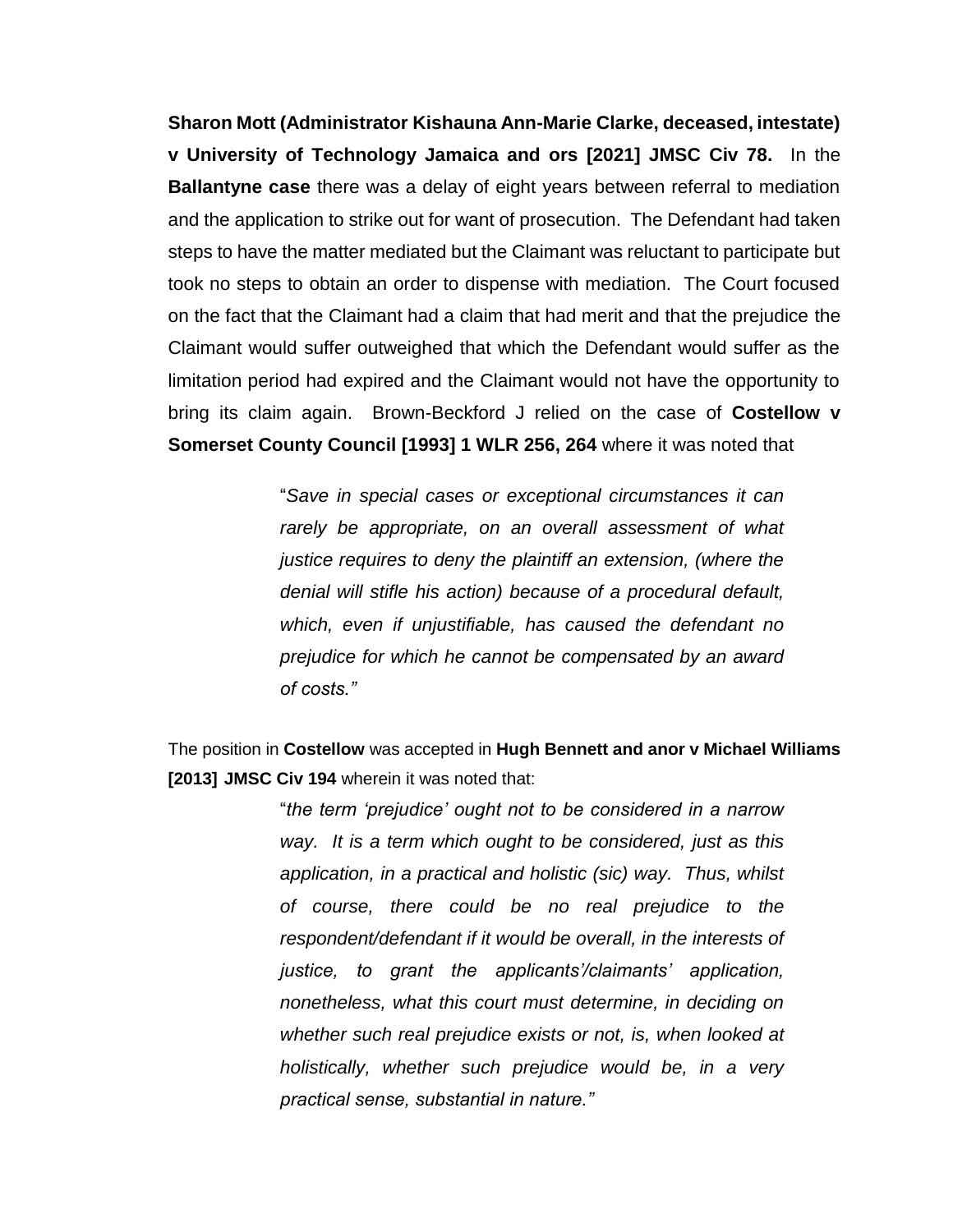**[12]** In the **Sharon Mott** case, J Pusey J also refused the application to dismiss for want of prosecution in a situation where the Claimant had failed to take any steps in prosecuting the claim some 4  $\frac{1}{2}$  years after the mediation had been thwarted because of the mediator's illness. Counsel for the Claimant/Respondent argued that the delay was an oversight on their part. Counsel for the First Defendant/Applicant argued that if the claim was allowed to continue, the Defendant would be prejudiced. The learned judge in coming to her decision agreed that there was excessive delay but that the Defendant had not shown how it was prejudiced by the delay or that a fair trial could not be had because of the delay (see paragraph 28 of the judgment). At paragraph 34, J Pusey J went on to say

> *"In the matter at Bar there is no evidence that supports a contention that the delay is so egregious that it would eradicate any semblance of fairness. There is nothing that suggests that memories will erode, evidence will be lost or destroyed or any prejudice will be occasioned by this admitted delay. Neither is there any evidence that the claimant has demonstrated no intention to proceed with the matter, as was the case in the Grovit matter itself. Each case must stand on its own facts*".

## **Unfair trial/Prejudice**

**[13]** The question is whether there is any substantial risk of an unfair trial or prejudice to the defendant as a result of this inordinate delay. The cause of action arose in 2013, the claim was filed in 2014, pleadings were closed in 2015. The matter has not yet gone to mediation and trial dates have not yet been set. Mrs Small Davis argues that since trial dates are now being set for 2026, if the Claimant gets a trial date today, the trial would be held approximately 12 years after the claim was initiated. Is this fair to the Defendant? The Defendant has raised the issue of the prejudice it will face in the affidavit of in-house counsel, Mr David Flemming and in the written submissions filed on its behalf. Mrs Davis Small's oral submissions raise the issue of memories of witnesses, the availability of witnesses and the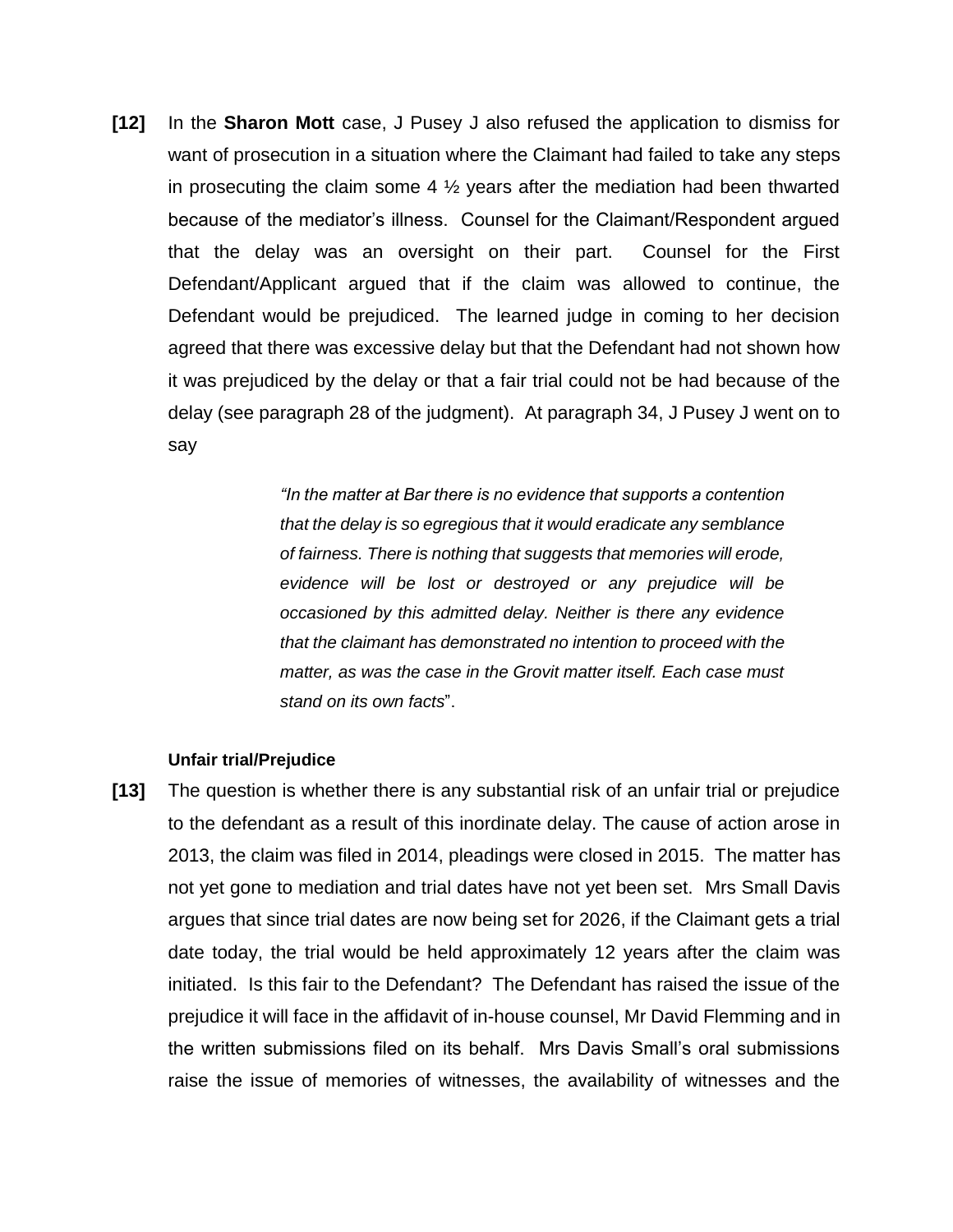defendant's general ability to defend the claim so late in the game. The evidence that supports the application does not raise any of those issues. The evidence of Mr David Flemming, in paragraphs 8 and 9 of his affidavit filed on April 15, 2020 as it relates to prejudice to the Defendant is limited to the following:

> *"It is also verily believed that given time which has elapsed since the commencement of this suit there is a real risk that the Defendant will not be granted a fair trial when this matter finally comes on for trial. This risk of an unfair trial is significant considering that, based on the current stage of the proceedings, this matter is not likely to proceed to trial before 2024, some ten (10) years after the filing of this claim and approximately eleven (11) years after the date of the alleged incident. The Defendant has not contributed to this delay.*

> *That the Defendant have [sic] been prejudiced by the Claimant's failure to diligently prosecute his claim as the Defendant has had the threat of these proceedings hanging over its head for the past five (5) years. Additionally, the Defendant has had to keep the file on this matter open and has had to allocate resources to and will have to continue to do so until the claim has been determined which could have been otherwise allocated."*

I am aware of the decision of Lord Denning MR in the case of **Biss v Lambeth Southwark and Lewisham Health Authority [1978] 2 All ER 125, 131** wherein he said:

> "*the prejudice to a Defendant by delay is not to be found solely in the death or disappearance of witnesses or their fading memories or in the loss or destruction of records. There is much prejudice to a defendant in having an action hanging over his head indefinitely, not knowing when it is going to be brought to trial."*

**[14]** Counsel Mrs Davis Small brought my attention to several cases in which the claim was dismissed for want of prosecution after the writ was filed but no statement of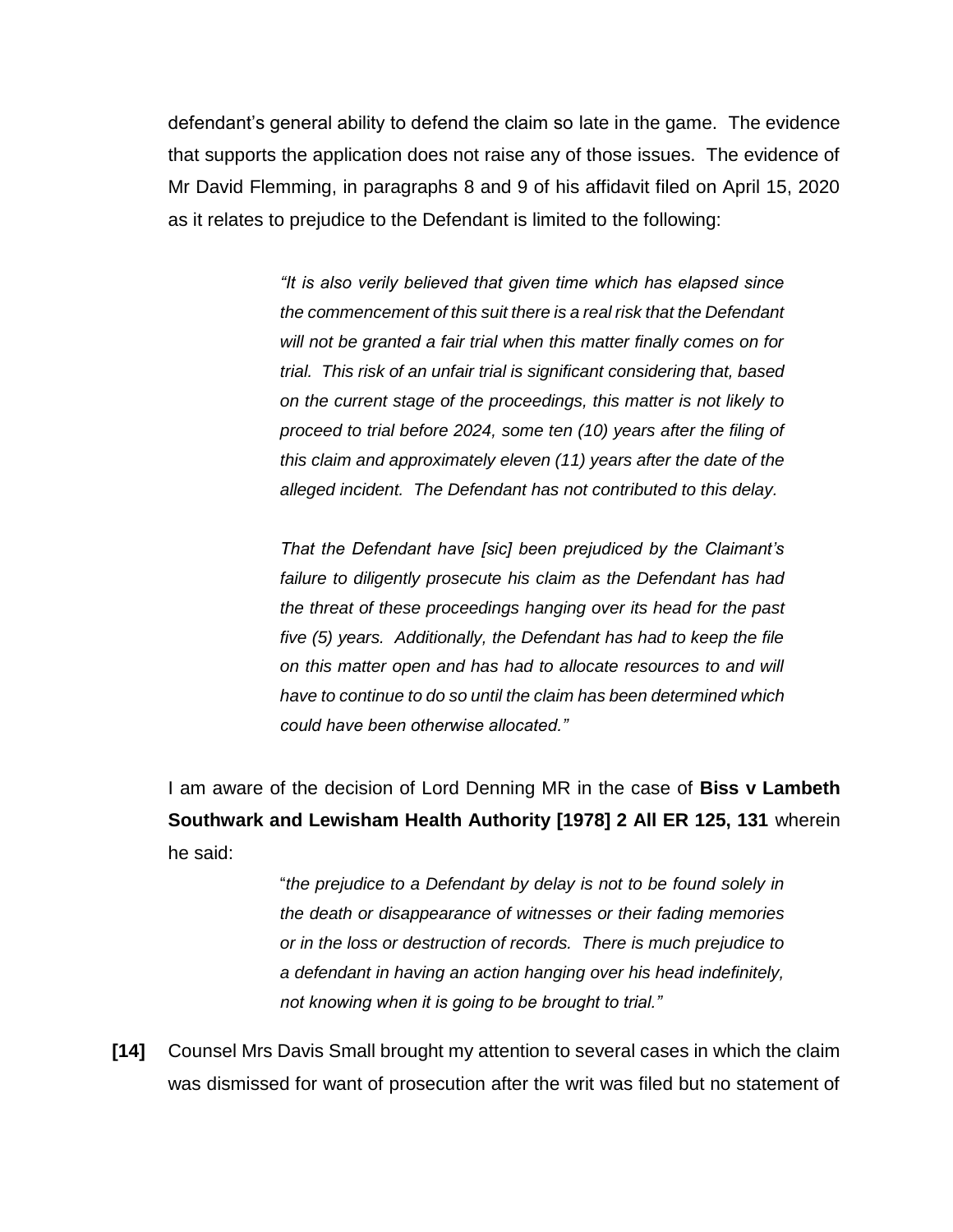claim was filed (**Wood v H G Liquors Ltd and anor 48 WIR 240** wherein 5 years had passed from the filing of the writ to the application to dismiss for want of prosecution and **West Indies Sugar v Stanley Minnell 30 JLR 542** wherein from the filing of the writ of summons to the time of filing of the application to strike out for want of prosecution a total of eight years had passed**)**. In **Norris McLean v Det Sgt Williams and others CL M215/1993 heard on April 9, 2002 by Jones J (Ag)**  the claimant filed a claim in July 1993, an appearance and defence were filed by the Defendants in August 1993 and September 1993 respectively. A summons to enlarge time was made by the plaintiff in January 1997 but from that day until 2002, a total of 9 years, nothing was done by the plaintiff. The Defendants applied to dismiss the suit for want of prosecution as one of the defendants had resigned from the police force, another could not be located and the other, although available, because of the passage of time, could not remember the circumstances in which the incident happened. The Court held that although the Supreme Court Registry was to be blamed for some of the delay, the plaintiff and his attorneys also contributed to a significant portion of the delay. The delay was inordinate and the defendants would be prejudiced by the long delay as witnesses would be unavailable and the matter would not be tried fairly in those circumstances.

## **Merit of the claim**

**[15]** The Claimant's claim against the Defendant is that he was driving his motor vehicle along a roadway when due to the negligent manner in which the Defendant carried out its operations and/or trade a light post fell causing and/or permitting an electricity ground wire to fall into the path of his motor vehicle, the motor vehicle collided with the ground wire and became entangled in it and as a result the Claimant suffered property damage, sustained personal injury and suffered loss and damage. The Defendant's response, as noted in its Defence, is that the pole fell when a third party, in the course of carrying out drain cleaning exercises removed or caused to be removed the soil around the guy pole thereby compromising its structural integrity and causing it to fall. I do not see where ancillary proceedings have been instituted by the Defendant against the third party. I do however believe that the Claimant has a claim with a real prospect of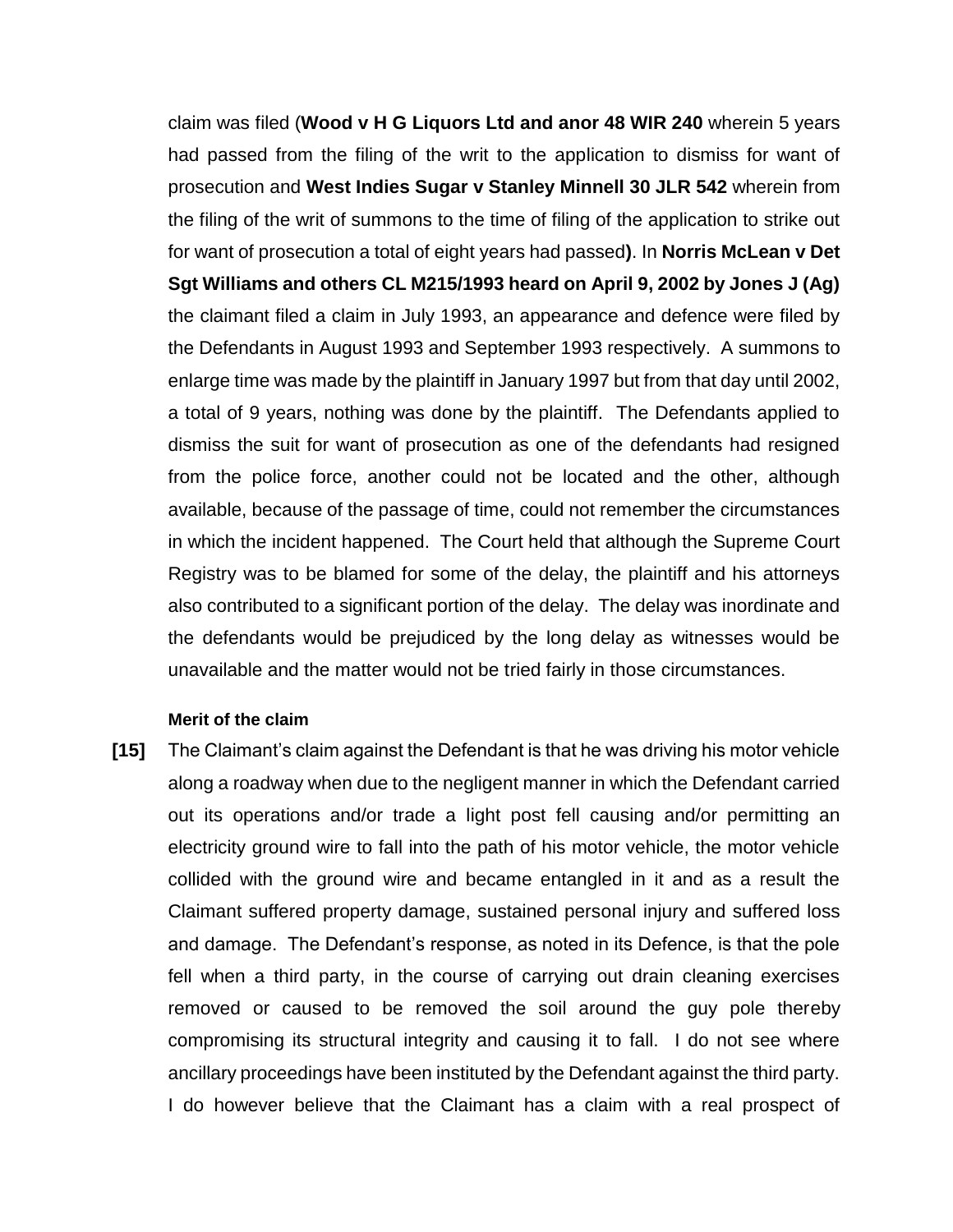succeeding and that the Defendant has provided a full defence to the claim which also has merit. The issue before the Court is triable and should under normal circumstances be left to a trial judge for consideration.

## **Analysis**

**[16]** In the **Mott case** the First Defendant did not show how it had been prejudiced or would be prejudiced if the claimant was allowed to pursue the claim. In the **Ballantyne** case the prejudice the defendant would suffer resulted from "*the claim continuously hanging over its head indefinitely as it must annual report the claim as a contingent liability to its shareholders and insurers. It also highlighted the expenses which have been incurred in having to retain Counsel to represent its interests*" (see paragraph 38 of the judgment). Brown-Beckford J held that:

> "*The requirement to make yearly reports to shareholders will in no way influence the outcome of the trial; neither does the affidavit evidence presented by the Defendant show that it will be prevented from properly advancing its case if the Claimant's case is not struck out. Furthermore, any expenses which the Defendant incurred can be properly remedied by an award of costs…".*

**[17]** I have considered the reasoning of my sister Brown-Beckford J in the **Ballanytne case** and the fact that she considered the inability of the Claimant to file a new claim if the claim was struck out because the limitation period would have expired. Brown-Beckford J also took into account the fact that the Claimant had an arguable case and held that despite the Claimant's egregious delay the justice of the case required that the matter be properly ventilated in the Court. In the case before me similar issues arise with respect to the limitation period and the Claimant's arguable case. Justice is not just for the Claimant. It must also be for the Defendant and so a Claimant who initiates a claim against a Defendant has the responsibility of prosecuting the case in a timely manner. Notwithstanding the above, and given the fact that the Claimant has indicated that his attorneys-at-law are the reason for delay and in the face of the several decisions out of this Court